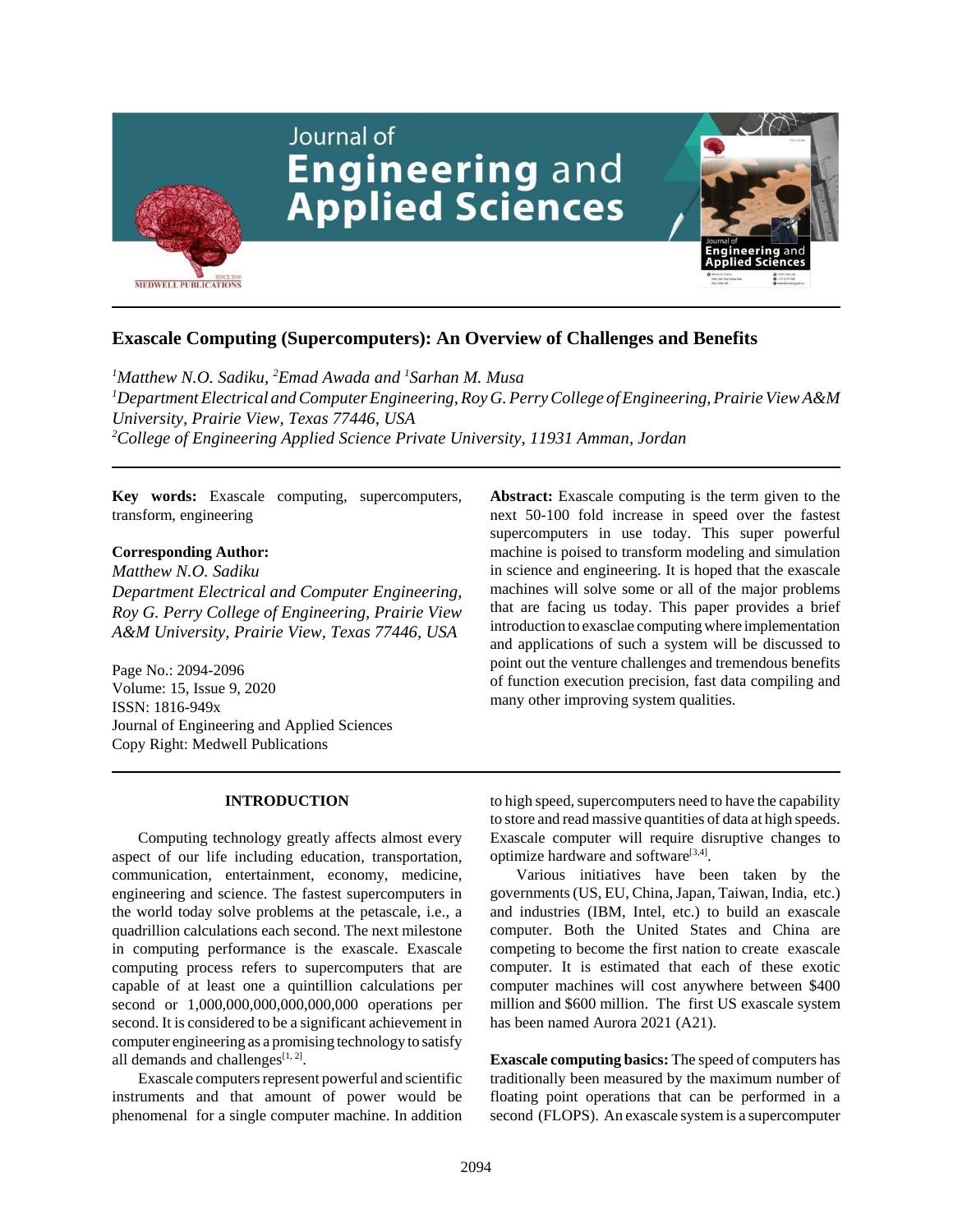that can solve problems 50X faster than on the 20PF systems (Titan, Sequoia) of today or 100X faster than on Mira. High-performance computing is currently moving from the petaflops scale (10^15 FLOPS) towards exascale (10^18 FLOPS) computing. Exascale computing systems are 1,000 times faster than existing petaflop machines. The main architectural elements of the exascale supercomputers include the following $[5]$ .

**Processor:** Exascale systems are built using hybrid or heterogeneous platforms. The hybrid systems use both Central Processing Units (CPU) and Graphics Processing Units (GPU) to efficiently leverage the performances.

**Memory:** Meeting the performance requirement of exascale computing requires an increase in memory bandwidth. This in turns increases the power consumption. The DRAM capacity of a system is basically limited by cost.

**Algorithms:** The advances in the architecture of supercomputers emphasize the need for changing and advancing the programming systems approach. That is, exascale supercomputing systems need to run more efficiently in terms of scalability, reliability and data movement.

### **MATERIALS AND METHODS**

**Applications:** Exascale computing systems that enable classical simulation and modeling applications to tackle complex problems that are currently out of reach. Such supercomputing systems will meet the computing requirements of cutting-edge engineering work and scientific discovery. They will enable new types of applications such as machine learning, deep learning and big data analytics. They will also have many applications in the research laboratories and industries.

Exascale computing will push the frontiers in a transformative fashion. It is expected to be applied in various computation-intensive research areas such as engineering, biology, materials science, cosmology, precision medicine for cancer, astrophysics, energy, climate science, renewable energy, biology, socioeconomic modeling, molecular modeling, astrophysical recreation and national security.

### **RESULTS AND DISCUSSION**

**Benefits:** Exascale computers will simulate the processes involved in precision medicine, regional climate, additive manufacturing, nuclear physics, national security and relationships behind many of the fundamental forces of the universe. They will potentially benefit society in

several ways. In addition to providing solutions to advances in healthcare, biology and storm prediction, other benefits include<sup>[6]</sup>:

**Reducing pollution:** Exascale computing can reduce pollution caused by burning fossil fuels. It will be likely to promote the efficiency of combustion systems in engines.

**Advances in healthcare:** Exascale computing will accelerate and advance cancer research by helping scientists understand the molecular basis of key protein interactions. It will also allow doctors to predict and forecast the right treatments for the patient by modeling drug responses.

**Predicting severe weather:** Weather forecast models will be able to predict more accurately and quickly the timing and path of severe weather events such as hurricanes.

**Improving quality of life:** The use of exascale computing in urban science promises to mitigate health hazards, lower crime rate and improve the quality of life in cities by optimizing infrastructure (such as transportation, energy, housing, healthcare) access and usage choices.

**Advances in materials science:** Creating new technologies requires that we discover new materials with specific properties. Exascale machines can help researchers and companies to identify new useful materials very fast. They will help design, control and manufacture advanced materials.

Extascale-scale computing will enable the solution of massively more accurate predictive models and the analysis of vast quantities of data. It will have a broad and positive impact on US industrial competitiveness.

**Challenges:** Going to the exascale is a challenging venture. These severe challenges arise both in the hardware domain and in the software<sup>[7-10]</sup>:

**Hardware challenges:** The architectural challenges for reaching exascale are dominated by power, memory, interconnection networks and resilience. Exascale machines will require radical changes in hardware and in programming applications to effectively use tens of millions of cores. Hardware challenges include increased parallelism, reliability, energy consumption and memory, network and storage efficiencies.

**Power challenge:** To achieve an exascale system using current technology, more than \$2.5 B, power cost, per year is required to operate the system annually. Achieving this new power goal for exascale systems